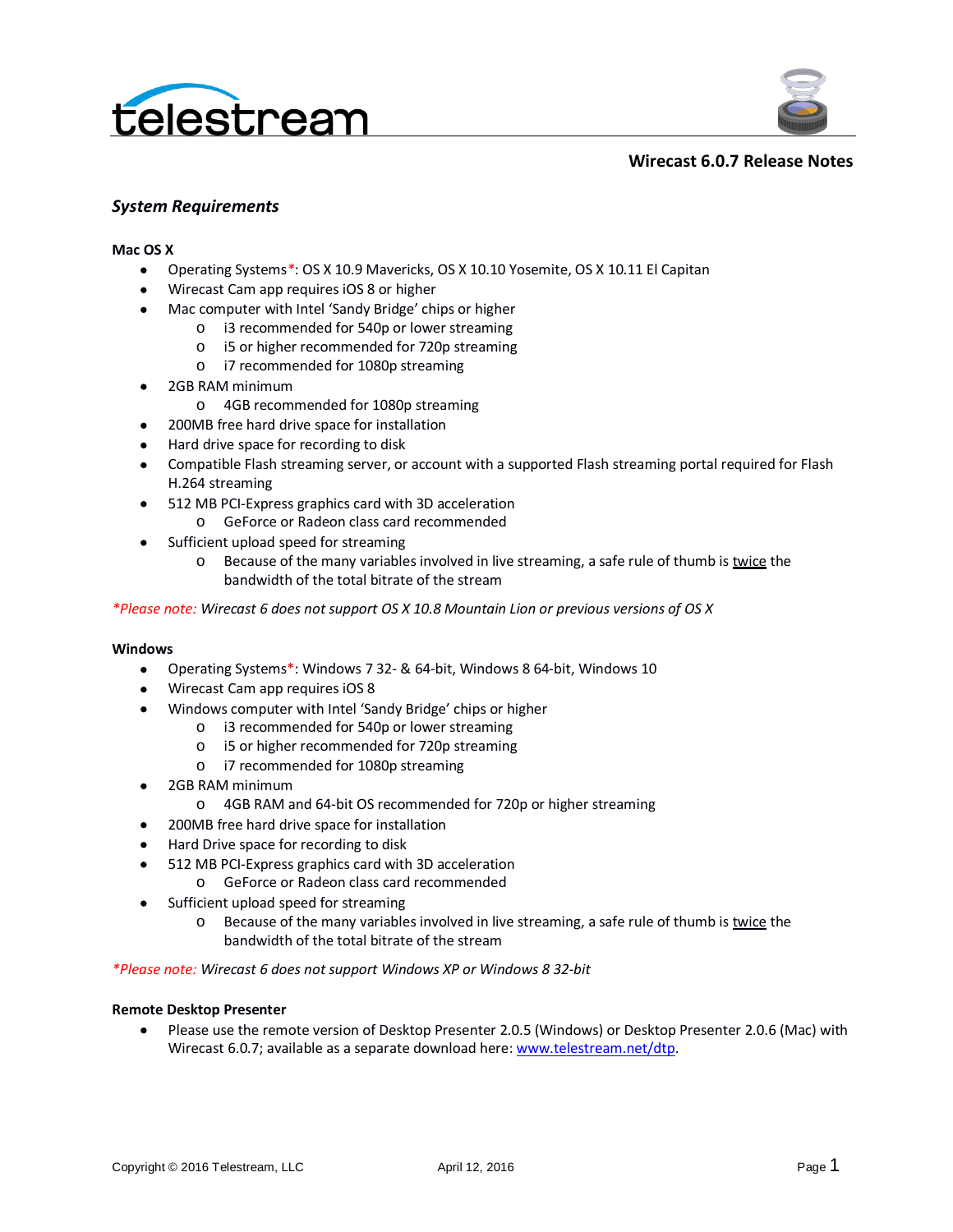# **Wirecast 6.0.7 Fixes and Enhancements**

- Added Facebook Live as a destination. (Mac OS X & Windows)
- Added Scoreboard hotkeys for Scandinavian languages. (Mac OS X & Windows)
- Fixed Wirecast treating valid and invalid command line arguments as document paths. (Mac OS X & Windows)
- Lengthened authentication time-out for Stretch Internet destination. (Mac OS X & Windows)
- Fixed encoder setting for Sermon.net reverting to default 360p. (Mac OS X & Windows)
- Fixed Unhandled exception error when adding Blackmagic Intensity Pro shot. (Windows)
- Fixed Fatal Application Error when Spanish is selected as default OS. (Windows)
- Fixed bug preventing the year from being set in YouTube Events (Mac OS X and Windows)
- Fixed an issue where Wirecast would sometimes start up in Demo mode even when licensed (Windows)
- Fixed a crash that could occur when using BlackMagic capture cards (Windows)
- Fixed an issue where transitions were being applied across all Master Layers (Mac OS X and Windows)

# **Wirecast 6.0.6**

### **Fixes and Enhancements**

- Added Verizon Media Services destination. (Mac OS X & Windows)
- Added Onstream Media destination. (Mac OS X & Windows)
- Fixed problems with Stream Delay when broadcasting to Twitch.tv. (Mac OS X & Windows)
- Improved quality when using the YUV color space on the GPU. (Windows)
- Fixed crash that occurred after repeatedly plugging in and unplugging USB cameras. (Windows)
- Fixed occasional crash in text rendering code. (Windows)
- Fixed occasional crash resulting from memory address truncation. (Windows)
- Fixed issue that prevented Wirecast 4 documents from being opened in Wirecast 6. (Windows)

## **Wirecast 6.0.5**

- Added support for YouTube default channels/streams. (Mac OS X & Windows)
- Eliminated crash when YouTube event times were not in 30-minute increments. (Mac OS X & Windows)
- Fixed issue preventing MOV/MJPEG recording in 480p resolution. (Mac OS X & Windows)
- Fixed playback crashes due to unsupported AMD instructions. (Windows)
- Users can now start a YouTube broadcast without having to go to the YouTube website. (Mac OS X & Windows)
- Added M4A to the list of files supported for playback. (Mac OS X & Windows)
- Fixed problem authenticating to Limelight on Yosemite. (Mac OS X)
- Improved emoticon support (Mac OS X & Windows)
- Fixed a crash when decoding the CineForm Intermediate codec. (Mac OS X & Windows)
- Improved support for emoticons when using Twitter integration and titles. (Mac OS X & Windows)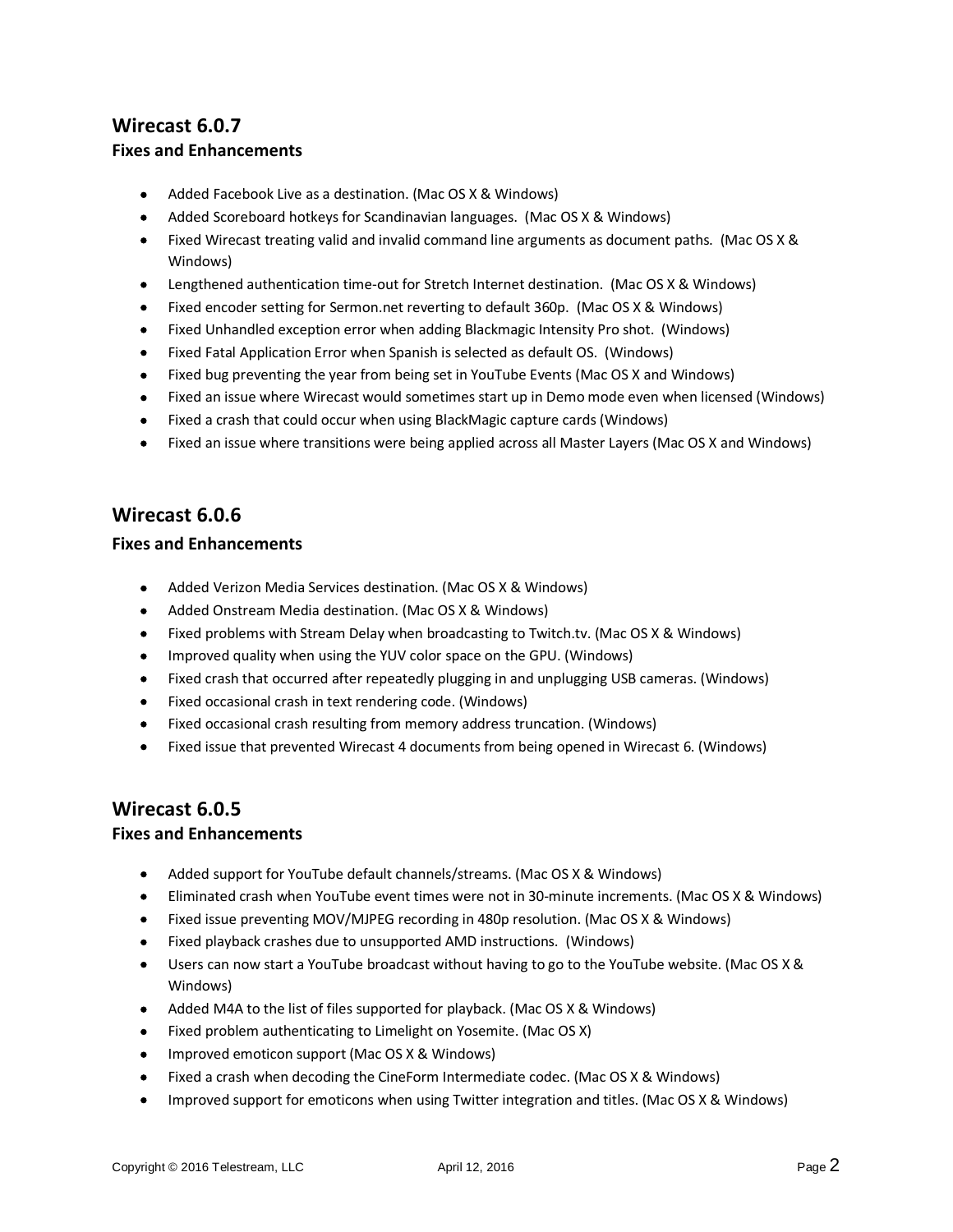- Can now use the number pad to trigger keyboard shortcuts. (Mac OS X & Windows)
- Now shot thumbnails are updated to correspond to the in point set on prerecorded media. (Mac OS X & Windows)
- Fixed problem where the Output Settings window would jump behind the main window after YouTube authentication. (Mac OS X & Windows)
- Fixed run-time exception during offline activation. (Mac OS X)
- Auto section of Canvas size now takes the virtual camera output resolution into account. (Mac OS X & Windows)
- Fixed YUV GPU conversion crash that occurred with some video cards. (Windows)
- Now Twitter message will wrap using all titles. (Mac OS X & Windows)
- Now a user can hold down the Option key on Mac or the Alt key on Windows to prevent creating a playlist while performing a drag and drop on a shot. (Mac OS X & Windows)
- Fixed a problem where text descenders were being cut off in certain titles. (Windows)
- Removed a small square that appeared inadvertently on the Twitter feed dialog on Windows 7 with Aero enabled. (Windows)
- Fixed problem playing some H.264 encoded mp4 files. (Mac OS X & Windows)
- Now can go back on forth between Wirecast windows without having to click on a window first to activate it. (Mac OS X)
- Fixed issue where sometimes the channel drop-down default was not set automatically after authentication in the Output Setting window. (Mac OS X & Windows)
- Now search in the Twitter feed is done on multiple words rather than an exact phrase only. (Mac OS X & Windows)
- Removed non working filters CICode128BarcodeGenerator and CIAztecCodeGenerator (Mac OS X & Windows)
- Eliminated possible duplicate ONVIF camera entries. (Mac OS X & Windows)
- Now disallow odd Canvas dimensions. (Mac OS X & Windows)
- Numerous localization fixes. (Mac OS X & Windows)
- Now disallow positioning shots to the left of the Black shot. (Mac OS X & Windows)
- Fixed problem with Swedish keyboard controlling the scoreboard. (Mac OS X)
- Now the YouTube event description field scrolls horizontally on Windows. (Windows)
- Support for Axis M1031-W IP camera verified. (Mac OS X & Windows)
- Fixed issue with using an image as a custom mask that appeared in Wirecast 6. (Mac OS X)
- H.264 360p is the new default preset for Sermon.net. (Mac OS X & Windows)
- Fixed problem with repeated disconnects when streaming with no audio. (Mac OS X)

# **Wirecast 6.0.4**

- Due to a change in Twitter's API, Twitter authentication is now done in an external browser window. (Mac OS X & Windows)
- Fixed a problem recording mp4 files with the MainConcept H.264 encoder that caused corrupted recordings. (Mac OS X & Windows)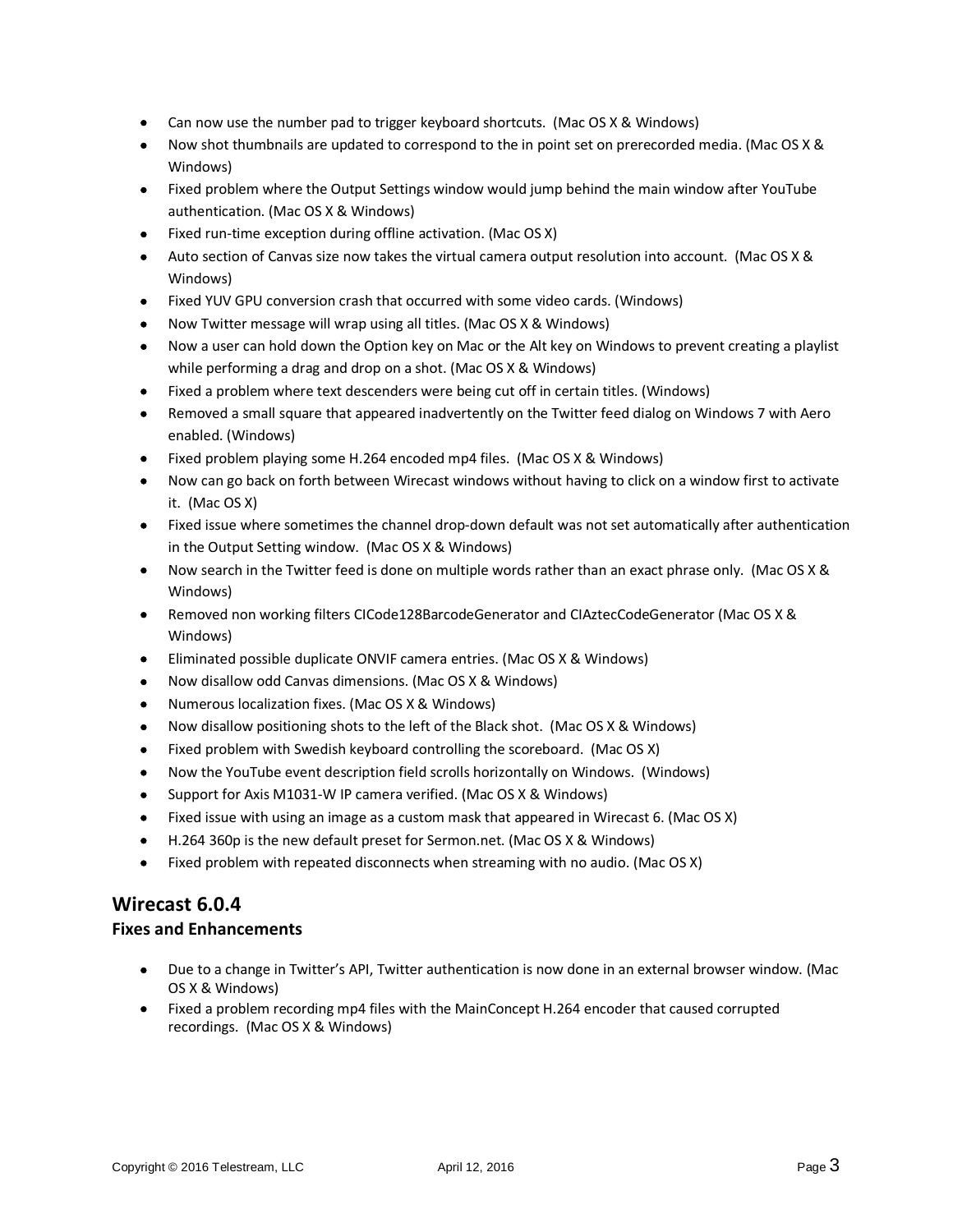# **Wirecast 6.0.3**

- New! Added screen capture from iOS devices via Lighting cable. (Mac OS X 10.10)
- New! Added dialog to schedule events on YouTube Live directly from within Wirecast. (Mac OS X & Windows)
- New! Added support for playback of QuickTime Animation files. (Mac OS X & Windows)
- New! Images are now updated automatically if they are stored on local disk. (Mac OS X & Windows)
- New! Added keyboard shortcuts to toggle Live Preview Swap on and off. (Mac OS X & Windows)
- New! The Audio Delay specified in the Audio Inspector can now be up to 10 seconds, up from 1 second, and is now specified in numeric terms rather than by moving a slider. (Mac OS X & Windows)
- New! Optimized H.264 playback to use approximately 25% less CPU. (Mac OS X & Windows)
- New! Optimized CPU usage by Web Stream, Wirecast Cam, and Blackmagic sources to use up to 50% less CPU. (Mac OS X)
- New! Added a button in the Output Settings that refreshes the list of scheduled YouTube events. (Mac OS X & Windows)
- New! Implemented drag-able region in the title area of the shot so that users must mouse drag from the shot's title bar in order to perform drag operations. This helps prevent inadvertent movement of shots. (Mac OS X & Windows)
- New! Local Desktop Presenter Window Capture now tracks the location of a Window being captured rather than capturing a static screen region. (Mac OS X)
- New! Added an option to capture a screen region with the Local Desktop Presenter. (Mac OS X & Windows)
- New! Now larger fields on the Thin Pipe scoreboard. (Mac OS X & Windows)
- New! Now display a microphone icon under the Live window when audio is being outputted via the Virtual Microphone feature. (Mac OS X & Windows)
- New! Users can now drag-and-drop media onto the '+' button in the shot bin to add media to a layer. (Mac OS X & Windows)
- New! Added hotkeys for activating and deactivating Master Layers. (Mac OS X & Windows)
- New! Added a Just Text title to allow cleaner display of text-only titles. (Mac OS X & Windows)
- New! Added all system audio devices to the Change Audio right click menu regardless of if they already exist in the document. (Mac OS X & Windows)
- Fixed an issue where Wirecast was not prompting to save the document right after new camera/audio/Desktop Presenter shots were added to the shot bin. (Mac OS X & Windows)
- The Audio Inspector will now be reopened automatically on launch if it was open at shutdown. (Windows)
- Fixed a problem in the Shot Editor where pressing "Reset Position" on a shot constructed with templates would make the source invisible. (Mac OS X & Windows)
- Fixed a problem in the Shot Editor where cropping and then resizing an image caused it to resize. (Mac OS X & Windows)
- Fixed an issue where Wirecast would retrieve the incorrect times for YouTube Live events. (Mac OS X & Windows)
- Fixed an issue where adding an audio input in the Audio Inspector caused a video transition to trigger in the Live window. (Mac OS X)
- Now limit the default resolution of web cams to be 1080p. (Mac OS X)
- Fixed and issue that cause hidden Master Layers to become visible when changing the canvas size. (Mac OS X)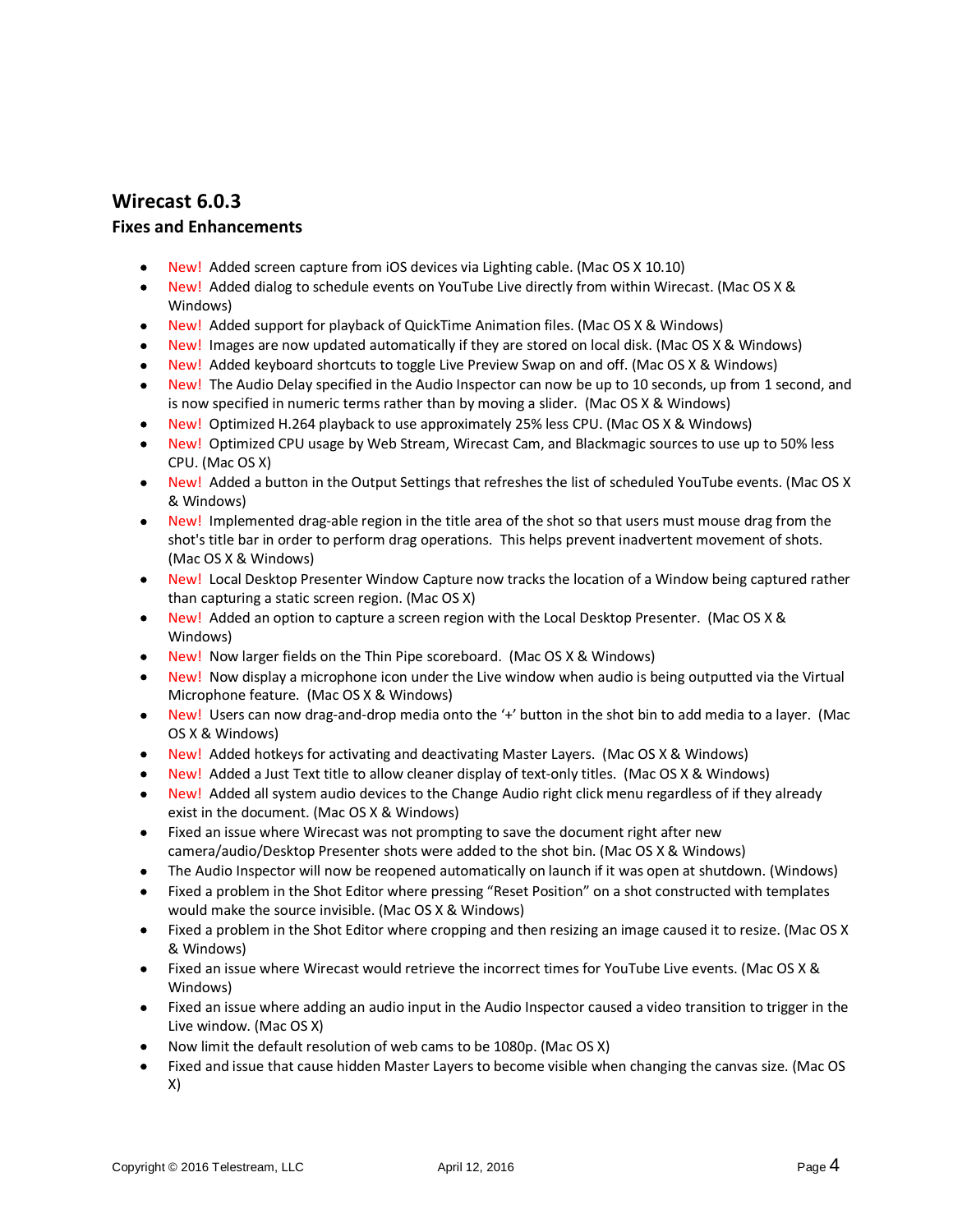- Fixed issue where the stream attributes were not initially displayed when Web Stream connected to a stream. (Mac OS X & Windows)
- Fixed issue where scoreboards were displayed as squished, stretched, or offset. (Mac OS X & Windows)
- Fixed issue where Web Stream repeated last audio sample received if the connection was lost. (Mac OS X & Windows)
- Fixed issue where Local Desktop Presenter window didn't not keep focus when windows is moved (Mac OS X & Windows)
- Camera Preview frame rate is now saved when document is saved. (Mac OS X & Windows)
- Fixed issue where Preview playback controls and countdown clock were not enabled when displaying a video whose filename contained an image file extension. (Mac OS X & Windows)
- Fixed an issue where transitioning from one source to another produced choppy audio. (Mac OS X & Windows)
- Fixed an issue where the selected transition was only applied to the last queued shot when sending shots on multiple Layers live. (Mac OS X)
- Fixed an issue that caused static popping when adjusting the delay slider for live inputs in the Audio Inspector. (Mac OS X)
- Fixed an issue where trying to open Web Stream configured with a malformed URL caused a crash. (Windows)
- Fixed issue where Wirecast didn't retain the contents of Preview asset upon saving and re-opening a document. (Mac OS X & Windows)
- VS4 and MXO2 DirectShow inputs are now not displayed as possible sources in Wirecast. Please use Matrox's Wirecast source plugin to connect to these devices. (Windows)
- CTRL-click on touchpad once again functions as right-click. (Mac OS X)
- Fixed issue where Blackmagic Outputs did not display the proper check box when outputting various formats in "Demo Mode" (Windows)
- Fixed an issue where the Shot Editor and other secondary windows did not open on a second monitor when Wirecast's main window was on a secondary monitor. (Mac OS X & Windows)
- Fixed an issue where the initial selection for USB Webcam Audio Settings did not take. (Mac OS X)
- Fixed problem where application locked up when the Configure button in the Source Settings dialog was clicked more than once. (Windows)
- Fixed issue where Wirecast was forced into the background if users clicked on a shot while the Audio Inspector was open (Mac OS X & Windows)
- Added "New Playlist" item to the Edit menu. (Mac OS X & Windows)
- Fixed issue where the cursor would become stuck as a resize icon when moving above the Shot Bin. (Mac OS X)
- Fixed issue where Zoom Slider didn't function if the trim points were set too close together in the Preview Window. (Mac OS X & Windows)
- Fixed issue where the document did not load if its name contained an apostrophe. (Windows)
- Fixed problem where thumbnail sizing in Playlist windows and Layer windows were was not persisted when the windows were reopened. (Mac OS X & Windows)
- Fixed an issue where iOS devices were sometimes not being detected on congested networks due to a timeout. (Mac OS X & Windows)
- Fixed issue where License and Serial Number were displayed as white text on white background when focus was shifted away. (Mac OS X)
- Fixed occasional hang on exit when shutting down connections to Bonjour devices. (Mac OS X)
- Fixed problem with text vanishing from the Message Feed when double-clicking the column width resize area. (Windows)
- Fixed problem where the Preview Zoom Slider widget remained open and rendered on top of new windows or panes opened over it. (Mac OS X)
- Fixed problem where the Replay Shot Template setting in the Replay Settings dialog was not being set correctly when saving and loading a document. (Mac OS X & Windows)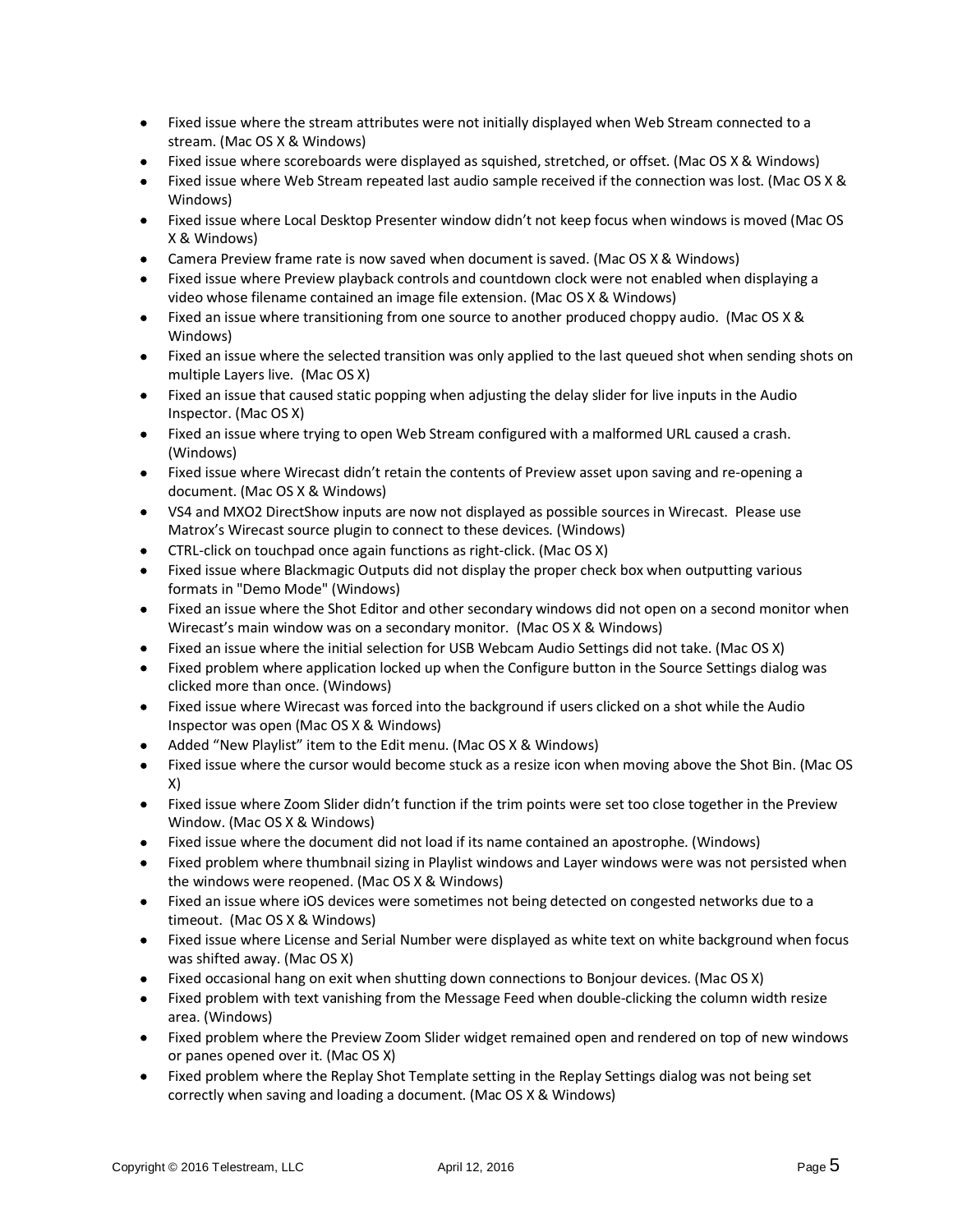- Fixed issue where a playlist entered an inactive state after a shot was deleted from it. (Mac OS X & Windows)
- Fixed problem with distorted Virtual Camera output when using match canvas with certain resolutions. (Mac OS X & Windows)
- Fixed problem where Preview audio endlessly repeated one frame of sound when selecting a new shot that was not playing. (Mac OS X)
- Fixed problem where the playback controls would not display when pre-recorded content was sent to Preview using Live/Preview Swap. (Mac OS X & Windows)
- Fixed problem where audio sources would crackle intermittently due to buffering problems. (Mac OS X & Windows)
- Fixed aspect ratio errors for Remote Desktop Presenter shots loaded from a document opened via Windows Explorer. (Mac OS X & Windows)
- Fixed occasional hang on exit if the user was prompted to save their document when exiting. (Mac OS X)
- Increased bounding rectangles for controls that resize thumbnails in the Playlist window. (Mac OS X)
- Fixed issue where a click-drag on a shot in a Mater Layer would bring the shot into Live or Preview. (Mac OS X & Windows)
- Delete All in the Social Media dialog now also removes all text currently rendered into Social Shots. (Mac OS X & Windows)
- Now multiple documents can be accessed by right-clicking the Wirecast icon in the Dock. (Mac OS X)
- Fixed issue where SDP files got overwritten without promoting the user. (Mac OS X & Windows)
- Fixed issue where social message feed delete icon would get stuck in the mouse-down state under certain conditions. (Mac OS X)
- Fixed an issue that caused the audio preview not to work if a source was made live immediately after launching Wirecast. (Windows)
- Fixed a crash that occurred when selecting different sources in the Source Setting dialog rapidly. (Mac OS X & Windows)
- Eliminated flickering of the volume slider decibel tooltip by making it a fixed width. (Mac OS X & Windows)
- Now Wirecast will only throw one error dialog when the same problem occurs with multiple files. (Mac OS X & Windows)
- Fixed problem where users could not modify the IP address field after initially configuring Remote Desktop Presenter. (Mac OS X & Windows)
- Fixed problem where the Local Desktop Presenter monitor selection was not saved. (Mac OS X)
- Fixed memory leak that occurred when the network adaptor was disabled and the ONVIF IP camera discovery was on. (Windows)
- Fixed sync issues when recording to .mov files under high system load. (Mac OS X & Windows)
- Fixed issue where .mp4 files were appearing green and stretched after import into Wirecast. (Mac OS X & Windows)
- Fixed error that occurred when Social Media feed type was set to Search and the feed is accessed without data present in the Search String field. (Mac OS X & Windows)
- Fixed crash due to corrupted presets. (Mac OS X & Windows)
- Fixed possible crash after cancelling authentication of an ONVIF device. (Mac OS X & Windows)
- Added more visual feedback during drag and drop of shots within shot bin. (Mac OS X & Windows)
- Fixed possible hang when opening Wirecast 5 documents. (Mac OS X & Windows)
- Fixed issue where disconnecting a web cam could stop the preview icon for the iSight camera from updating in the shot bin. (Mac OS X)
- Corrected inaccurate bitrate estimation for .mov outputs in the Output Settings dialog. (Mac OS X & Windows)
- Fixed issue where switching the AVFoundation audio settings corrupted USB audio. (Mac OS X)
- Fixed issue where some mp3 files were not being played in the live output. (Mac OS X & Windows)
- Fixed issue where UI could lockup for up to 25 seconds when deleting a Wirecast Cam or Web Stream source. (Mac OS X & Windows)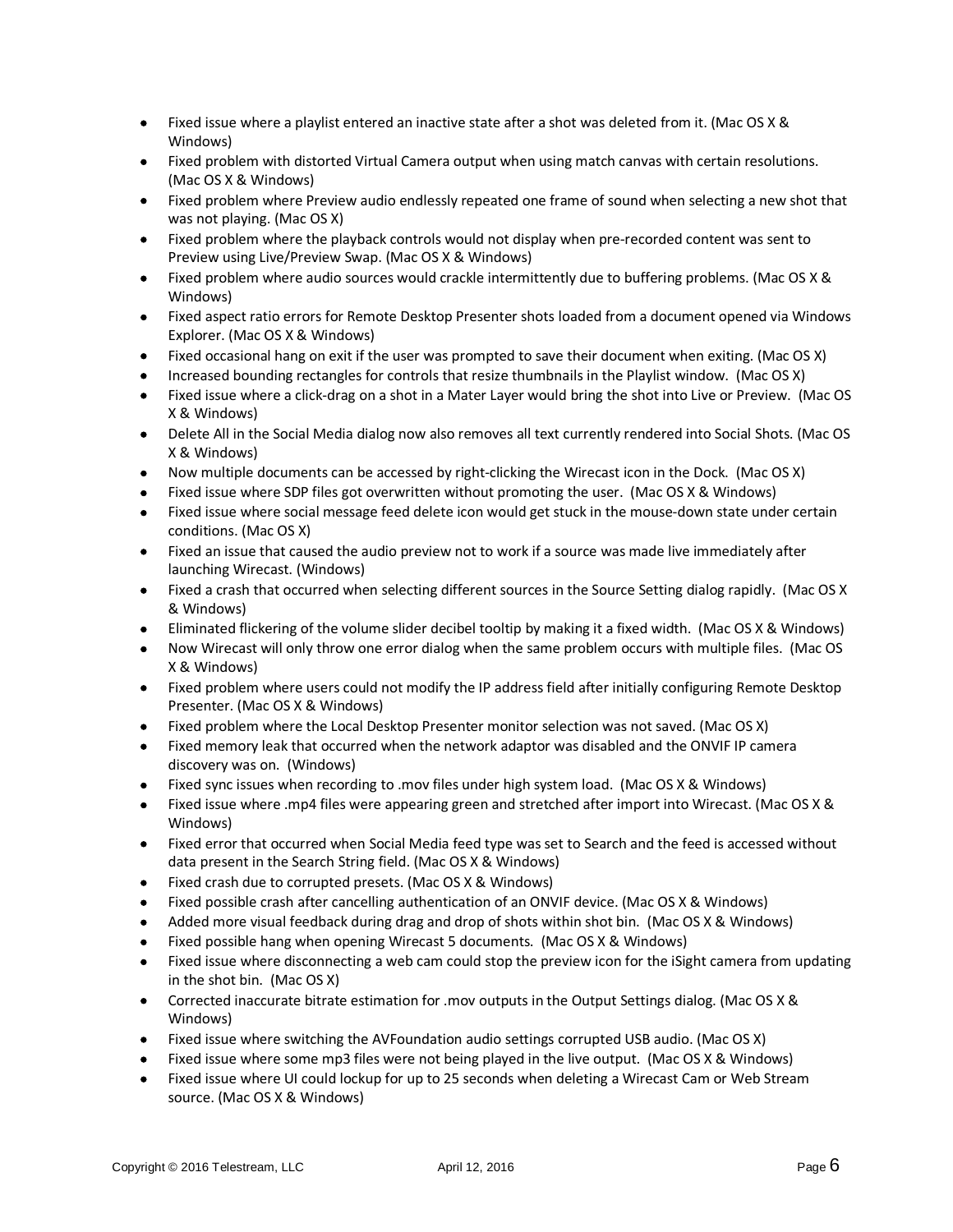- Fixed issue where activating Replay with an invalid output destination and then clicking "Edit" in the error dialog opened the Output Settings window instead of Replay Settings. (Mac OS X & Windows)
- Fixed a crash when opening a Wirecast document containing Replay assets that was created on another OS. (Mac OS X & Windows)
- Fixed a possible crash when the Web Stream was connecting to a MMS source. (Windows)
- Fixed an occasional crash that occurred when closing a document after removing Replay assets from the Asset Manager. (Mac OS X & Windows)
- Modified behavior in the shot bin so that double clicking on a shot opens the shot editor, but no longer puts the shot into Preview or Live. (Mac OS X)
- Added all system audio devices to the Change Audio right click menu regardless of if they already exist in the document. (Mac OS X & Windows)
- Fixed occasional crashed when clicking Apply for Intensity Shuttle USB 3.0 device in Source Settings. (Mac OS X & Windows)
- Fixed occasional crash that occurred when connected to an HDV device with 12-bit audio. (Mac OS X & Windows)
- Fixed a problem where the shots in preview were sent live when assigning a Template to a Shot when AutoLive was enabled. (Mac OS X & Windows)
- Fixed a problem with the Local Desktop Presenter where the "Show Cursor" option did not function until it was toggled off then back on. (Mac OS X)
- Fixed a problem where Wirecast was forcing web cameras to the highest available resolution rather than using the saved resolution settings from a document. (Mac OS X)
- Fixed a problem where Wirecast was converting RTMP destinations from Wirecast 4 and 5 documents to Azure Media Services destinations. (Mac OS X & Windows)
- Fixed a misalignment of the Connection meter in the main Wirecast window. (Mac OS X)
- Fixed a crash when removing unused Replay segments during document close. (Windows)
- Sporadic crash when connected to Wirecast Cam when switching Wi-Fi networks or during other network interruption. (Mac OS X & Windows)
- Fixed excessive launch time that could occur after having connected to a Wirecast Cam app that was not longer present on the network. (Mac OS X)
- Fixed problem with audio delay not working unless set to 1 second. (Mac OS X)
- Included missing documentation for Playlist API calls. (Windows)
- Fixed intermittent problem where a Playlist shot would move when clicking on another Playlist in the shot bin. (Mac OS X & Windows)
- Fixed issue where shots in a Playlists rearrange themselves intermittently when a new shot in the Playlist is selected. (Windows)
- Fixed crash when a negative frame dimension was assigned to a .mov encoder preset. (Mac OS X & Windows)
- Fixed a crash that occurred if a user removes a Web Stream source form the Source Setting dialog before finishing the authentication process. (Mac OS X)
- "Match Canvas" is now the default resolution setting for Virtual Camera Out. (Mac OS X & Windows)
- Fixed crash that occurred when adjusting the volume in the Audio Inspector while a Playlist was transitioning to a new shot. (Mac OS X)
- Removed Accordion Fold transition. (Mac OS X)

# **Wirecast 6.0.2 (Mac Only)**

### **Fixes and Enhancements**

• Fixes issue that caused unnecessary CPU usage on the Mac platform. (Mac OS X)

## **Wirecast 6.0.1**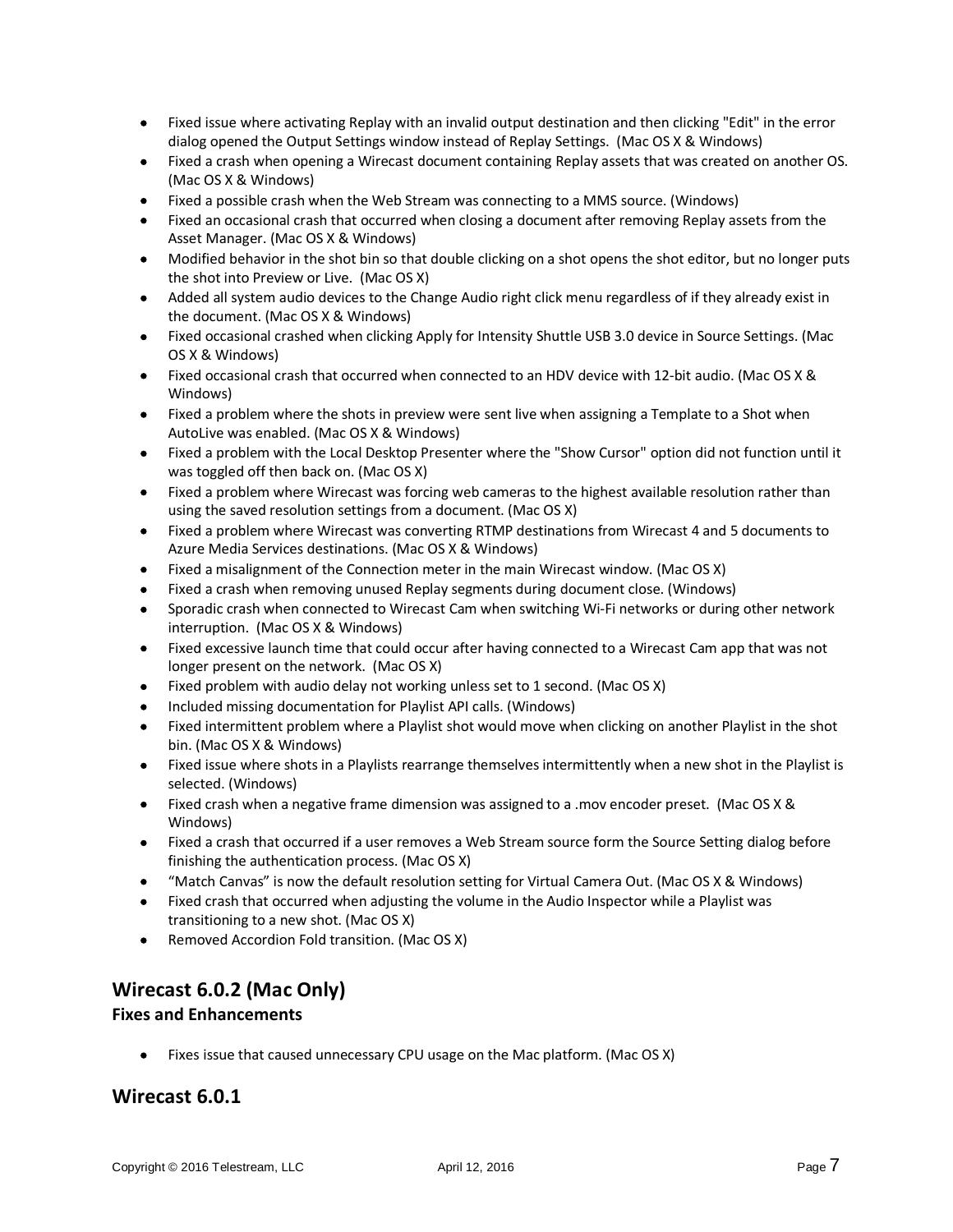### **Fixes and Enhancements**

- New! Use of the Wirecast Cam iOS App, a free app for iPad and iPhone, as a source. (Mac OS X & Windows)
- New! Added support for .WAV and .M4A file playback that was present in 5.0.3 but absent in 6.0. (Mac OS X & Windows)
- Fixed a crash that occurred if the destination RTMP server was slow to accept a stream after a connection has been established. (Mac OS X & Windows)
- Fixed crash due to corrupted audio settings being read from the preferences. (Windows)
- Fixed crash when copying a search string from the Social Feed search field. (Mac OS X & Windows)
- Renamed "Microsoft Azure Media Services" "Azure Media Services" in the Output Settings dialog. (Mac OS X & Windows)
- Fixed crash when deleting Tweets from the Social Media message feed. (Mac OS X & Windows)
- Prevented Unhandled Exception error when using social media feed without entering credentials. (Mac OS X & Windows)
- Fixed issue that prevented the File Open button from operating in the NewBlueFX section of the Source Settings Dialog under some conditions. (Mac OS X & Windows)
- AJA cards no longer function in Wirecast directly through via AVFoundation. Install the AJA Wirecast source plugin to access them from Wirecast.

# **Wirecast 6.0**

- New! Instant Replay support. (Mac OS X & Windows)
- New! Playlist Support. (Mac OS X & Windows)
- New! Twitter integration. (Mac OS X & Windows)
- New! Support for the new iOS 8 App, Wirecast Cam, as a camera source. (Mac OS X & Windows)
- New! Recordings are now written in a recoverable file format. Recording files are now usable even the recording is interrupted due to system failure. (Mac OS X & Windows)
- New! Full Retina support. (Mac OS X)
- New! Improved Multicast and Unicast support. (Mac OS X & Windows)
- New! Keyboard mapping functionality for shots. (Mac OS X & Windows)
- New! Shortcut keys for setting in and out points and creating Replay shots. (Mac OS X & Windows)
- New! Destination for Microsoft Azure Media Services. (Mac OS X & Windows)
- New! Destination for Wowza Streaming Engine (Mac OS X & Windows)
- New! Added AppleScript samples to application bundle. (Mac OS X & Windows)
- New! Added the ability to play back recorded media in Preview. (Mac OS X & Windows)
- New! Added the ability to set in and out points in Preview. (Mac OS X & Windows)
- New! Added the ability to set playback speed in Preview. (Mac OS X & Windows)
- New! Added the ability to suppress automatic detection of IP devices in network. (Mac OS X & Windows)
- New! Added the ability to automatically set the Canvas size. (Mac OS X & Windows)
- New! Support for using custom backgrounds for Scoreboards. (Mac OS X & Windows)
- New! Hotkeys to change scores from the Wirecast main window. (Mac OS X & Windows)
- New! Add support for 2K and 4K canvas sizes via Custom Canvas size. (Mac OS X & Windows)
- New! AppleScript examples are now part of the application bundle at Wirecast.app/Contents/Resources/scriptingexamples. (Mac OS X)
- New! 64-bit versions of Wirecast are now available. Moving to 64-bit fixes many problems caused by running out of memory due to 32-bit memory limits. (Mac OS X & Windows)
- New! Updated installer technology for Windows; new versions of Wirecast will automatically replace previous versions of Wirecast without the need to manually uninstall beforehand. (Windows)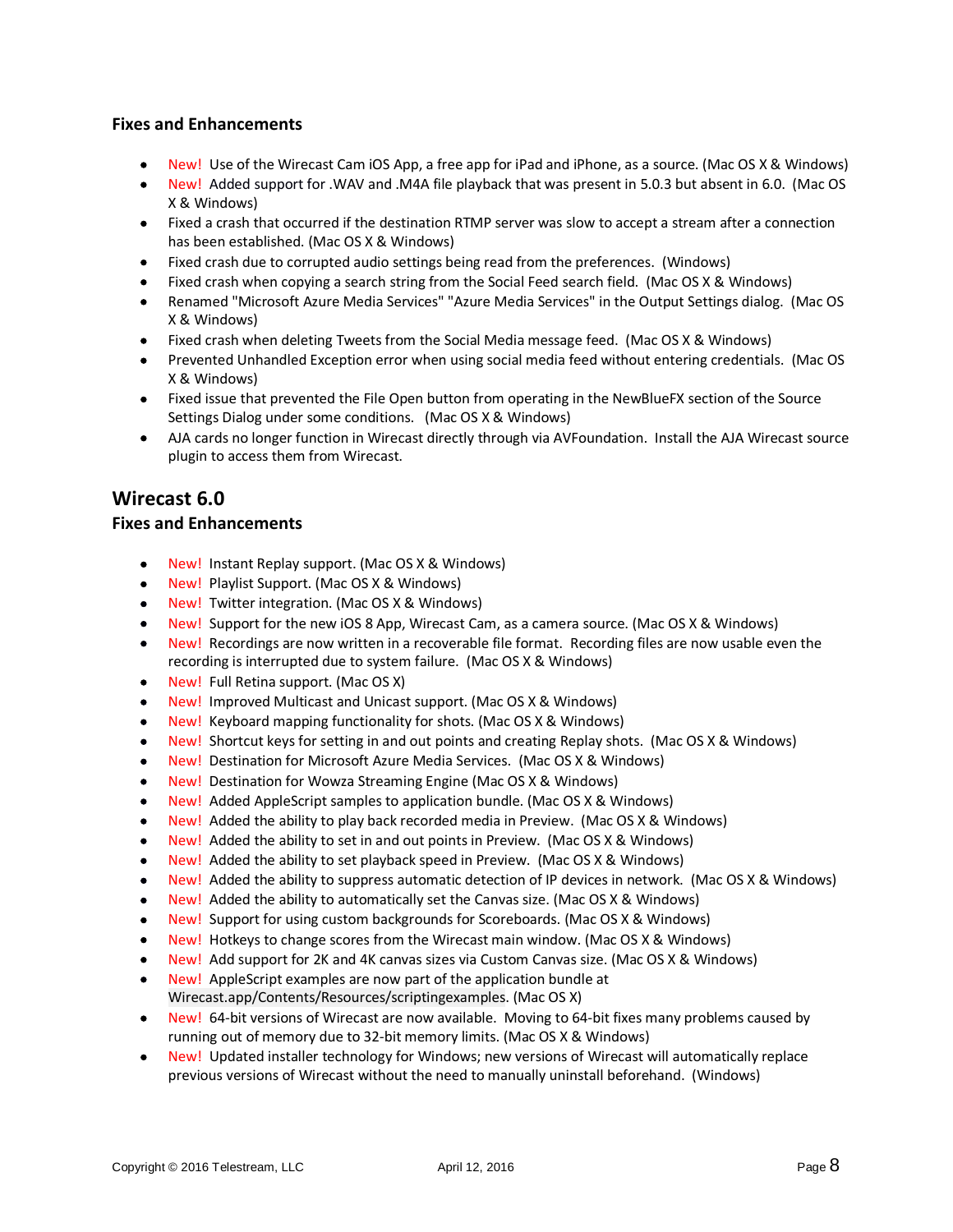- New! Dedicated destination for Wowza server that can utilize configuration files created by Wowza. (Mac OS X & Windows)
- New! MOV record to disk destination replaces QuickTime Record To Disk for recording near lossless video at low CPU. ProRes codec is available on Mac, and MJPEG is available on Windows with selectable quality. (Mac OS X & Windows).
- New! Wirecast no longer uses QuickTime components for video file playback and writing. QuickTime, deprecated by Apple, has been replaced with technology optimized to take advantage of 64-bit addressing, providing superior performance with higher resolutions and frame rates. (Mac OS X & Windows)
- New! QuickTime is no longer required to run Wirecast on Windows. (Windows)
- New! User presets are now listed on top of system, and destination default presets for easy access. (Mac OS X & Windows)
- New! Ability to set the maximum number of reconnects to a streaming server/CDN. This avoids the situation where a user would have to force quite Wirecast once a server becomes unresponsive. (Mac OS X & Windows)
- New! New Blue Pro Titler Plug-in and support (Mac OS X & Windows)
- Eliminated memory spike when playing back some mp4 files. (Mac OS X & Windows)
- Fixed problem where some mp4 files would play back with no audio. (Mac OS X & Windows)
- Fixed issue where incorrect Video FPS selections were displayed for USB cameras in the Source Settings dialog. (Mac OS X)
- Fixed jitter/stutter when recording at 1080p in ProRes and MJPEG. (Mac OS X, Windows)
- Fixed issue that prevented tabbing between controls. (Mac OS X)
- Fixed issue that sometimes caused frame drops during a transition when switching to shots containing prerecorded video. (Mac OS X & Windows)
- Fixed problem where streaming audio-only resulted in sped up audio. (Mac OS X)
- Fixed problem where audio because out of sync after playing video file in the Configure Media Settings tab of the Shot Editor. (Mac OS X & Windows)
- Fixed issue where disconnecting a device could cause a crash if there were no built-in AV devices or other AV devices connected to the system. (Mac OS X, Windows)
- Fixed crash when last connected camera was disconnected. (Mac OS X)
- Fixed crash on exit after using Blackmagic Output and Input on separate cards. (Mac OS X)
- Fixed problem where Bonjour WebStream sources did not connect and the Asset Manager listed them as missing at document load. (Mac OS X & Windows)
- Fixed issue that caused floating colors in scoreboards. (Mac OS X)
- Fixed memory leak and eventual crash (after a few hours) when using the Matrox VS4. (Windows)
- Fixed issue that caused black frames to be inserted during transitions. (Mac OS X & Windows)
- Fixed issue that prevented a correct event list to be retrieved from YouTube. (Mac OS X & Windows)

### **Features No Longer Supported**

- VP6 codec no longer supported and has been replaced for streaming in Flash by H.264. (Mac OS X & Windows)
- Streaming to a QuickTime streaming server. (Mac OS X & Windows)
- Streaming using the built-in QuickTime streaming server. (Mac OS X & Windows)
- Playback of animated GIFs that was supported via QuickTime. ProRes may be used as an alternative. (Mac OS X & Windows)
- Support for Apple Animation. (Mac OS X & Windows)
- The Sony SNC-RZ50. (Mac OS X & Windows)

### **Known issues**